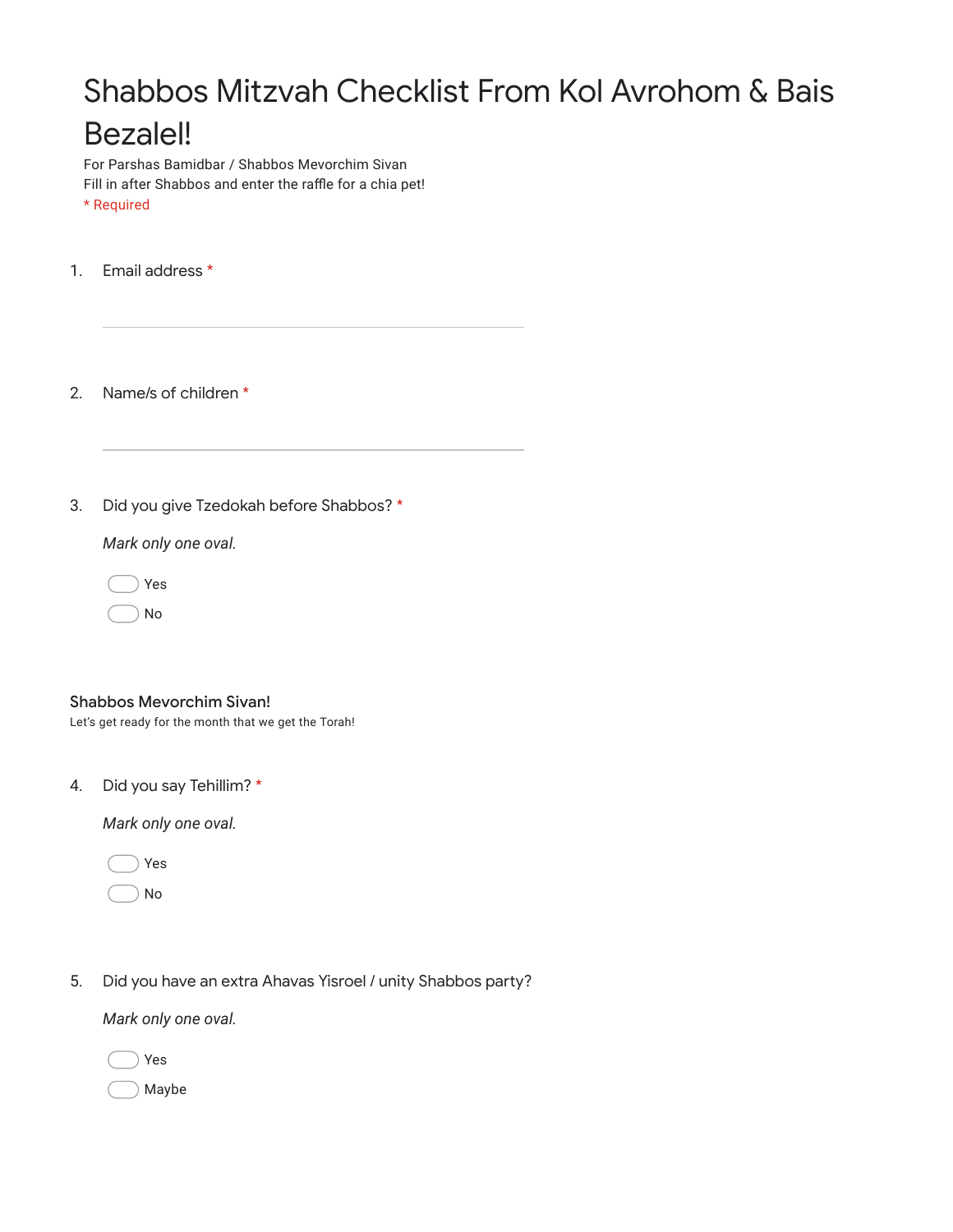## 6. Davening - ages 3-6 \*

*Check all that apply.*

| I sang Lecha Dodi                                  |  |  |  |  |
|----------------------------------------------------|--|--|--|--|
| I sang along Sholom Aleichem and Eishes Chayil     |  |  |  |  |
| I heard Kiddush and answered amen!                 |  |  |  |  |
| I said Shema at night and Mode Ani in the morning  |  |  |  |  |
| I Davened during the day to the best of my ability |  |  |  |  |
| I heard Kiddush and answered amen                  |  |  |  |  |
| I bentched after eating                            |  |  |  |  |

## Davening ages 7 +

Check off the above areas that you did and then continue below.

7. Please write up a short summary of which parts you Davend on Shabbos: \*

8. Did you read / learn this weeks Parsha? \*

*Mark only one oval.*

|  | 'es |
|--|-----|
|  | o   |

9. Did you have an extra special Ahavas Yisroel/ unity Shabbos Party and say Pessukim? \*

*Mark only one oval.*

Yes No